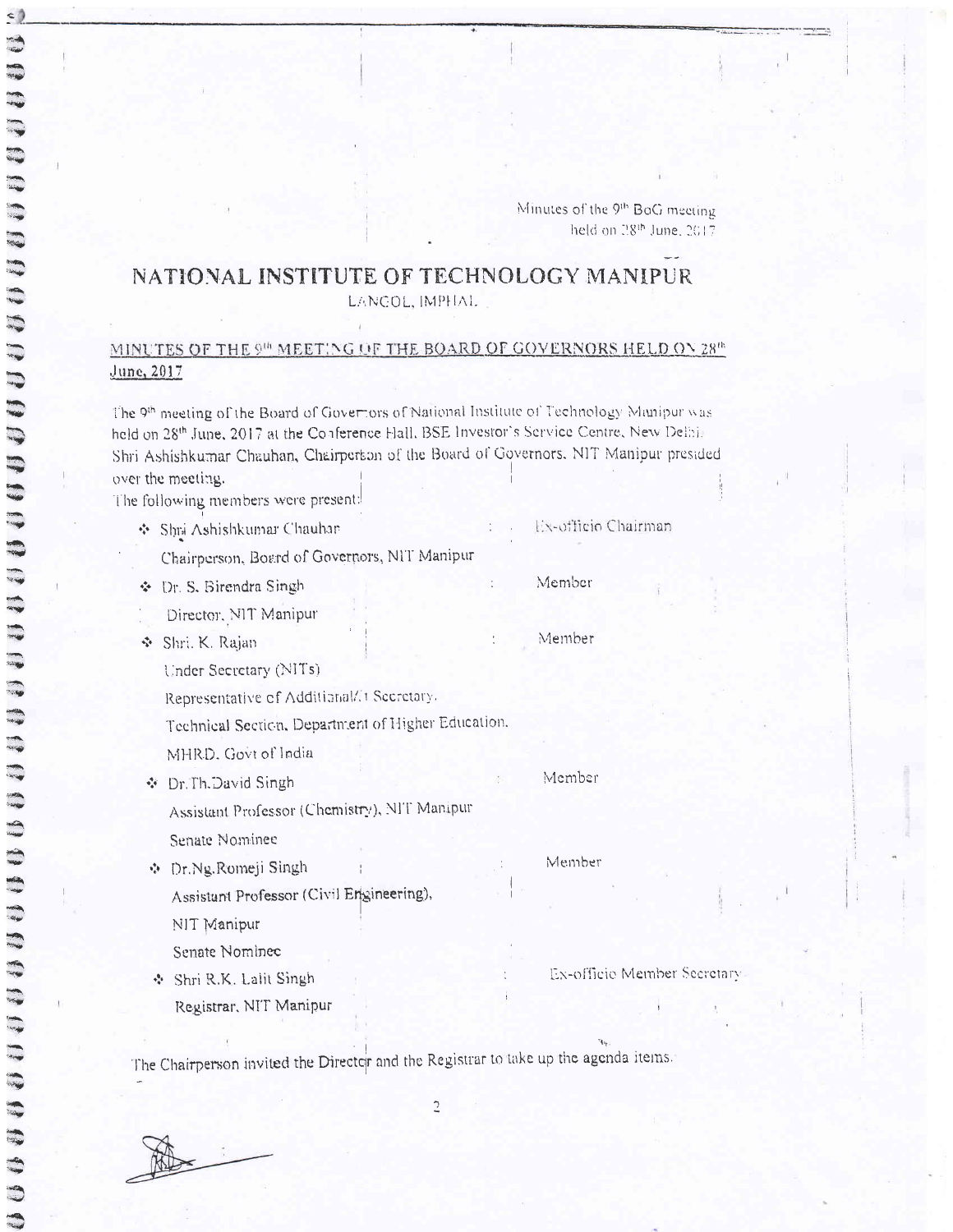Minutes of the 9<sup>th</sup> BoG meeting held on 28th June, 2017

ITEM NO, 9.1: Confirmation of the Minutes of the 8th Board of Governors Meeting held on 1<sup>st</sup> Oct, 2016 at Classic Hotel, Imphal.

The minutes of the 8th Meeting of the BOG held on 1st Oct, 2016 at Classic Hotel, imphat was circulated to all the members and no comments were received. The minutes were confirmed.

Action taken im the decision of the 8th Board of Governors Meeting **ITEM NO. 9.2:** held on 1st Oct, 2016 at Classic Hotel, Imphal

The actions taken on various decisions of the 8<sup>th</sup> BoG meeting were noted with the following observations:

Cin Item No. 8.9: Noted

On Item Nc. 8 10: Noted.

On Item No. 8.12: Noted.

On Item No. 8.13; Noted

On Item No. 8.15; Noted.

To consider and approve the minutes of the 8th Senate meeting held **ITEM NO. 9.5:** on 2" June, 2017 at Conference Hall of NIT Manipur

The minutes of the 8<sup>th</sup> Senate Meeting held on 2<sup>no</sup> June, 2017 at the Conference Hall, NIT Manipur was circulated to all the members and no comments were received. So, the minutes were confirmed.

To consider and approve the minutes of the 9th BWC Meeting held **ITEM NO. 9.4:** on 20th June, 2017

The minutes of the 9th BWC Meeting held on 20th June, 2017 at the Gonference Hall, NIT Manipur was circulated to all the members and no comments were received. So, the minutes were confirmed.

3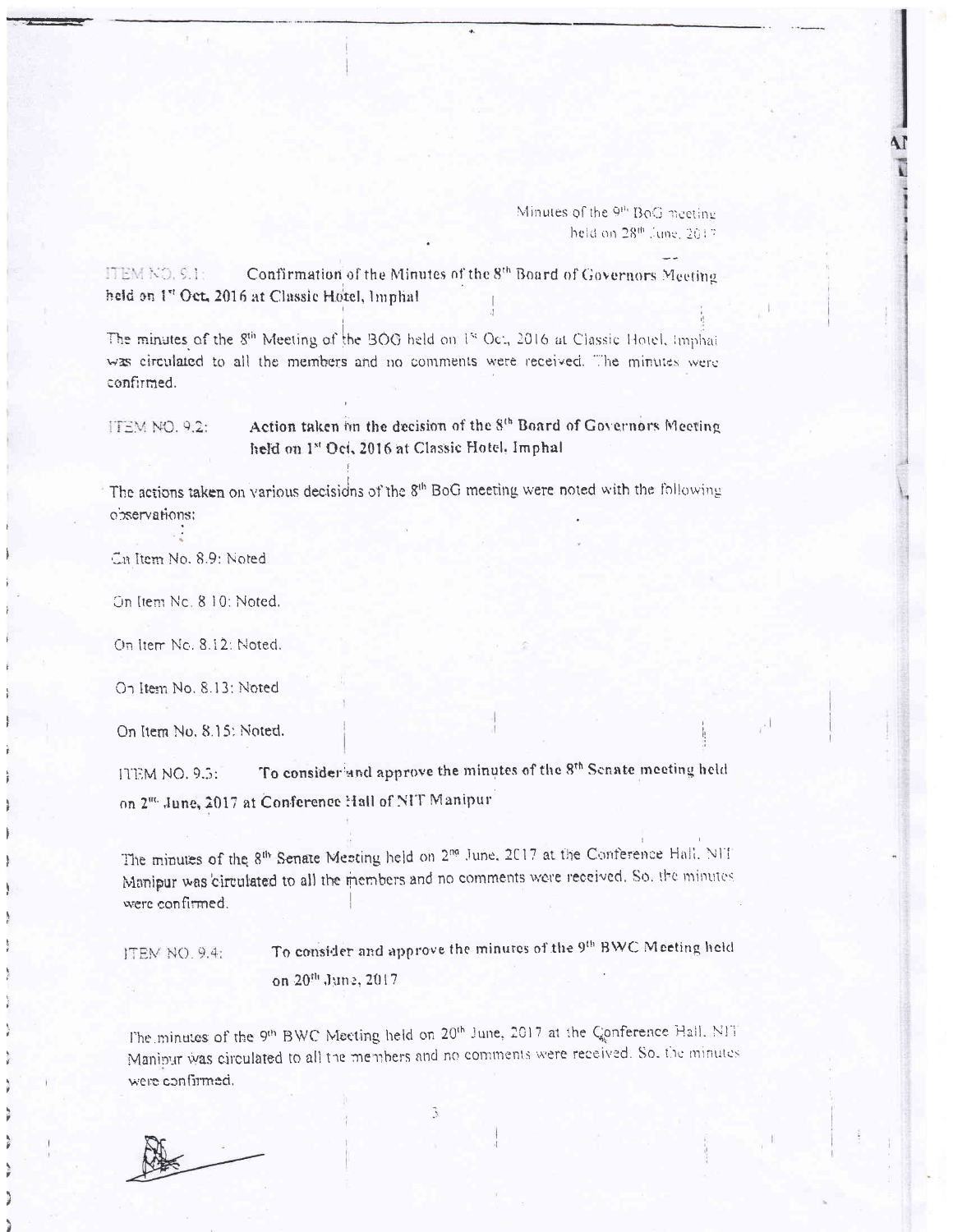## To consider and approve the minutes of the 9<sup>th</sup> Finance Committee ITEM NO. 9.5: meeting held on 28th June, 2017 at Conference Room, BSE Investor's Service Centre, New Delhi)

The minutes of the 9<sup>n</sup> Finance Committee meeting held on 28<sup>th</sup> June, 2017 at Conference Room, BSE Investor's Service Centre, New Delhi was approved by the BoG.

ITEM NO.9.6 Approval of the list of Visitor's nominees on the Selection Committees for Recruitment of Academic Staff (excluding the Director and the Deputy Director)

The BoG approved the list of Visitor's nominees on the Selection Committees for recruitment of Academic staff (excluding the Director and the Deputy Director) communicated vide letter F.No.35-2/2016-TS.III, MHRD, Govt. Of India, dated 22/05/2017. for implementation.

Approval of the list of Experts for recruitment of Faculty **ITEM NO. 9.7:** 

The BoG approved the updated list of selection committee experts for the recruitment of Faculty.

Ratification of new Recruitment Rules which will replace the **ITEM NO. 9.8:** existing Four +Tier Flexible Structure for Faculty in NITs

The BoG ratified the new Recruitment Rules for Faculty in NITs approved by the Council of the National Institutes of Technology, Science Education and Research (NITSER) in list 10<sup>th</sup> meeting held on 26<sup>th</sup> May, 2017 at IIAS, Shimla (H.P). The same was approved by the BoG by circulation.

Ratification of adoption of (i) Amendment in First Statutes to **ITEM NO. 9.9:** make RRs part of First Statutes of NITs (ii) Search -cum-selection committee for appointment of Directors in NITs (iii) Amendments in First Statutes of NITs for Deputy Director's appointment (iv) General/ clause-wise amendments in the First Statutes

The BoG ratified for the adoption of (i) amendment to the First Statutes to make RRs part of First Statutes of NITs (ii) Search-cum-Selection Committee for the selection of the Director

 $\Delta$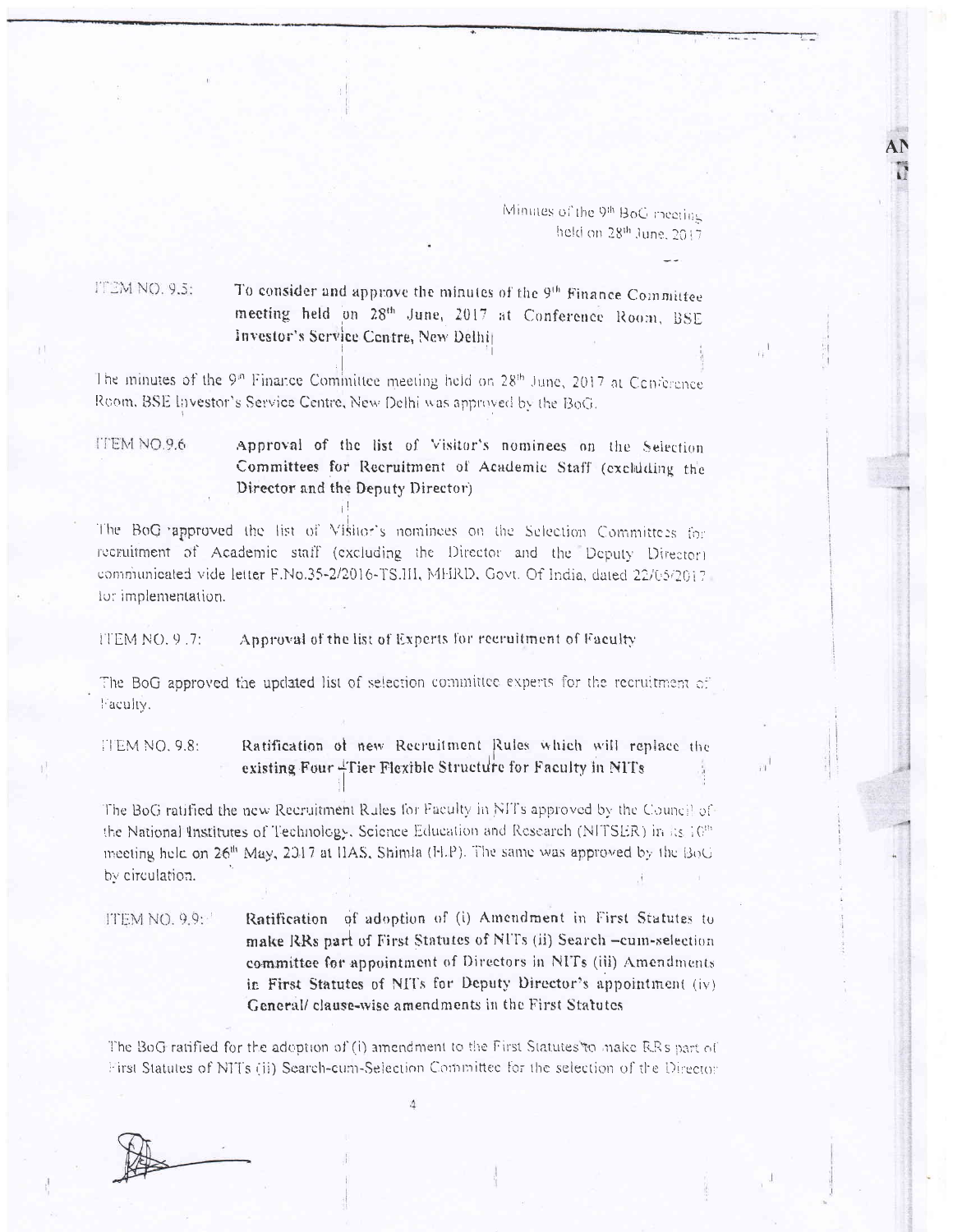Minutes of the 9<sup>th</sup> BoG meeting held on  $28<sup>th</sup>$  June  $2017$ 

in NITs (iii) Amendments in First Statutes of NITs for Deputy Director's appointment (iv) General/clause-wise amendments in the First Statutes approved by the Council of the National Institutes of Technology, Science Education and Research (NITSER) in its 10th meeting held on  $26^{\circ}$  May, 2017 at HAS. Shimla (H.P). The same had been approved by the BoG by circulation.

To consider the proposal for approval of the Annual accounts for **ITEM NO. 9.10:** Financial Year 2016-17

The RoC approved the Annual Accounts for FY 2016-17 of NIT Manipur, However, the Chairman directed to present the Cash Flow statement in the next BoC meeting.

**I EM NO. 9.11:** Approval of Leave Manual for regular employees

The Board directed to refer the Leave Manual for all regular employees prepared by the Institute committee to MHRE for rectification. The manual approved by MHRD may be placed in the next BoG.

Enhancement of honorarium for BWC, Senate and Selection **ITEM NO. 9.12:** Committee

The BoG approved as recommended by the 9th FC meeting.

To consider approval of the format for Annual Performance ITEM NO.9.13: Assessment Report (APAR) form for faculty and non-faculty members

The BoG recommended to refer the Annual Performance Assessment Report (APAR) form for faculty and non-faculty members prepared by the Institute committee to MHRD and there upon to be placed in the next BoG.

To reconsider leave rules of contractual employees with grant of **ITEM NO.9.14:** maternity leave with retrospective effect

5

The BoG approved in adopt the Govt. of India leave rules applicable to ad hoc  $\left( i\right)$ employees which is also adopted in some other NTTs [FRSR Part 11 - leave rules (rule 2 GOI decision (3)-EL at 2 1/2 days per munth to ad hoc employees)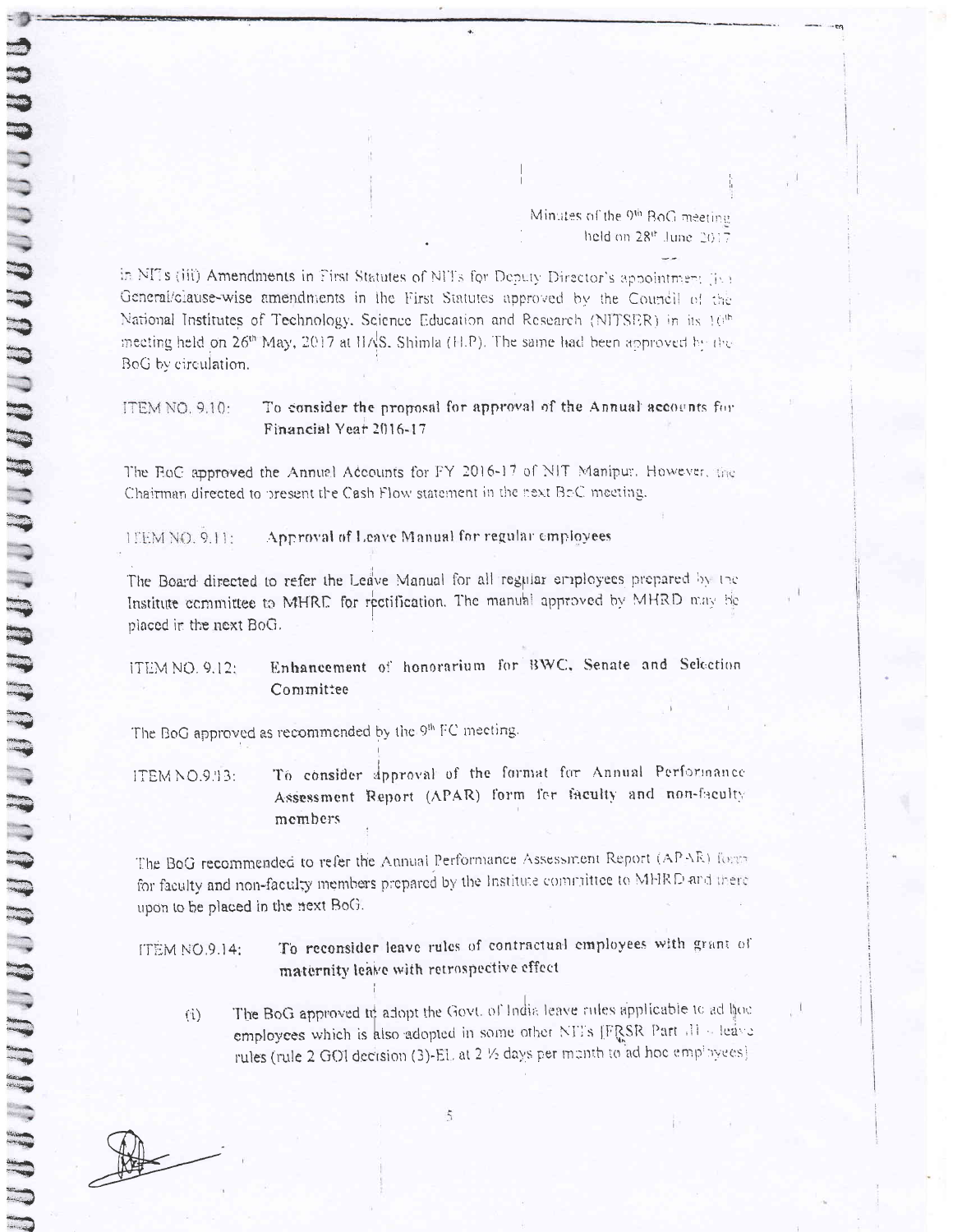The BoG no doubt approved for extending maternity benefit to contractual 铺 female employees as per Maternity Benefit (Amendment) act 2017 and enhancement of paid maternity leave from 12 weeks to 26 weeks in compliance with gazette notification issued by Govt. of India di 3<sup>ta</sup> April. 2017.

Discussion on financial crunch faced by the Institute and latest **ITEM NO.9.15:** position of unspent balance and progress of ongoing works

The BcG seriously noted the financial constraint faced by the Institute leading to stoppage of all construction and developmental works. The Board also noted the unspent balance of Rs. (-) 15.25.55.386/- as on 31/03/2017 and the progress of ongoing works at NIT Manipur.

Discussion on re-designation of Lecturer to Asst. Professor without **ITEM NO.9.16:** any financial implication

The Board after discussion and deliberation on the above agenda directed to review and refine the matter and to put up in the next BoG meeting.

To approve the proposal for signing of MOU with National **ITEM NO.9.17:** Pingtung University of Science and Technology, Taiwan

The Board approved for signing of MOU, which was prepared as per the guidelines of MHRD, with National Pingtung University of Science and Technology, Taiwan.

| <b>ITEM NO.9.18:</b> |             | Proposal for re-appointment of HOD (Civil Engineering |  |  |
|----------------------|-------------|-------------------------------------------------------|--|--|
|                      | Department) |                                                       |  |  |

The Board approved the re-appointment of HOD of Civil Engineering Department, Dr. P Albino Kumar for another term of 2 years.

Proposal for upgrading of AGP from Rs. 6000/- to Rs. 7000/- and **ITEM NO.9.19:** award of seven non-compounded increments to faculty recruited under 3 tier system on completion of PhD

The Board acknowledged the recommendation of the 9th FC meeting.

 $\sim$ 

 $\mathbb{R}^2$ 

eraine<br>L

 $\overline{\mathbf{c}}$ 

 $\mathcal{E}_{\mathcal{A}}$ 

 $\frac{1}{2}$ 

 $6\overline{6}$